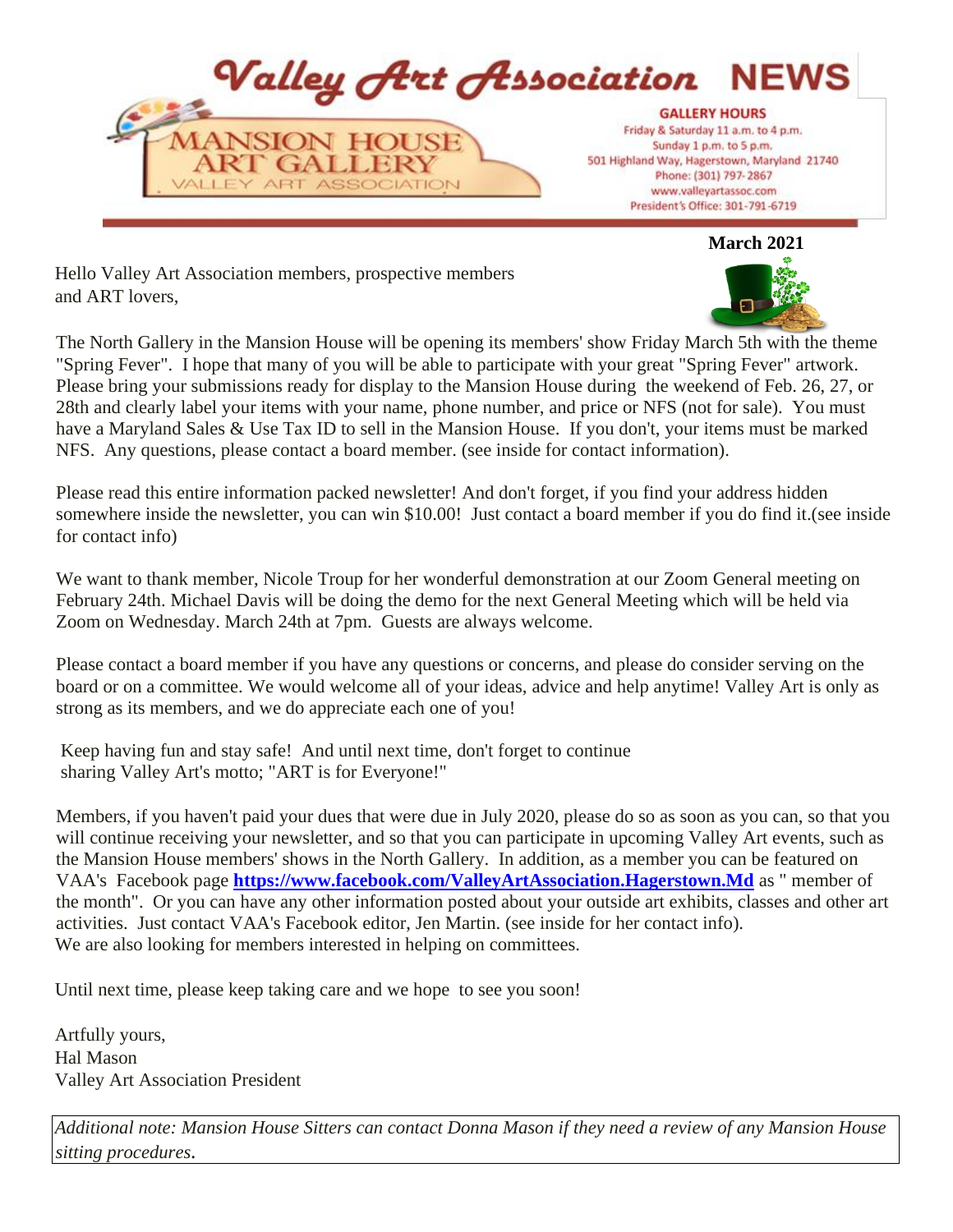# 2021 North Gallery Shows

| <b>Month</b>                               | <b>Title/Exhibitor</b>                                                                          | <b>Drop Off Dates</b>     | <b>Opening</b>  | <b>Closing</b>   | <b>Pick Up Date</b> |
|--------------------------------------------|-------------------------------------------------------------------------------------------------|---------------------------|-----------------|------------------|---------------------|
| March                                      | <b>Spring Fever</b>                                                                             | February 28-March 1       | March 5         | March 28         | <b>March 29-31</b>  |
| <b>April</b>                               | Oil and Water*<br><b>Janie Moltrup</b>                                                          | <b>March 29-31</b>        | April 2         | April 25         | <b>April 26-30</b>  |
| <b>May</b>                                 | <b>Favorite Pets</b>                                                                            | <b>April 25-26</b>        | April 30        | May 30           | May 31              |
| June/July                                  | <b>Summer's Dream</b>                                                                           | <b>May 30-31</b>          | June 4          | July 31          | August 1-2          |
| <b>August</b>                              | <b>Driven to Abstraction</b>                                                                    | July 30-August 1          | <b>August 6</b> | <b>August 29</b> | <b>August 30-31</b> |
| September                                  | Ann Williams'<br>Garden                                                                         | <b>August 30</b>          | September 3     | September 26     | September 27-30     |
| <b>October</b>                             | Three Gals and a Guy<br>(Hal and Donna<br><b>Mason, Carol Miller,</b><br><b>Marilyn Eavey</b> ) | September 27-30           | October 1       | October 31       | November 1          |
| <b>November</b>                            | <b>Memories</b><br><b>Disappearing</b>                                                          | October 31-<br>November 1 | November 5      | November 28      | November 29-30      |
| <b>December</b><br><b>2021January 2022</b> | <b>Winter Wonderland</b>                                                                        | November 28-29            | December 3      | December 31      | January 2-3         |

**\*Waynesboro Studio Arts Club group show - workshop students of David Good and Fritz Biggs** 

#### **2021 ART IN THE HALLWAY Meritus Health Center**

| <b>Month</b>     | <b>Name</b>                 |
|------------------|-----------------------------|
| <b>March</b>     | <b>Marilyn Pontius</b>      |
| April            | <b>DeWeina Ann Williams</b> |
| <b>May</b>       | Carol Gwinn & Bonita Conry  |
| June             | Victoria Baker              |
| <b>July</b>      | <b>Chris Shingler</b>       |
| <b>August</b>    | <b>Jeff Jones</b>           |
| <b>September</b> | Donna Bingaman              |
| <b>October</b>   | Carol A. Wolfensberger      |
| <b>November</b>  | <b>Nicole Troup</b>         |
| <b>December</b>  | <b>Denny Bingaman</b>       |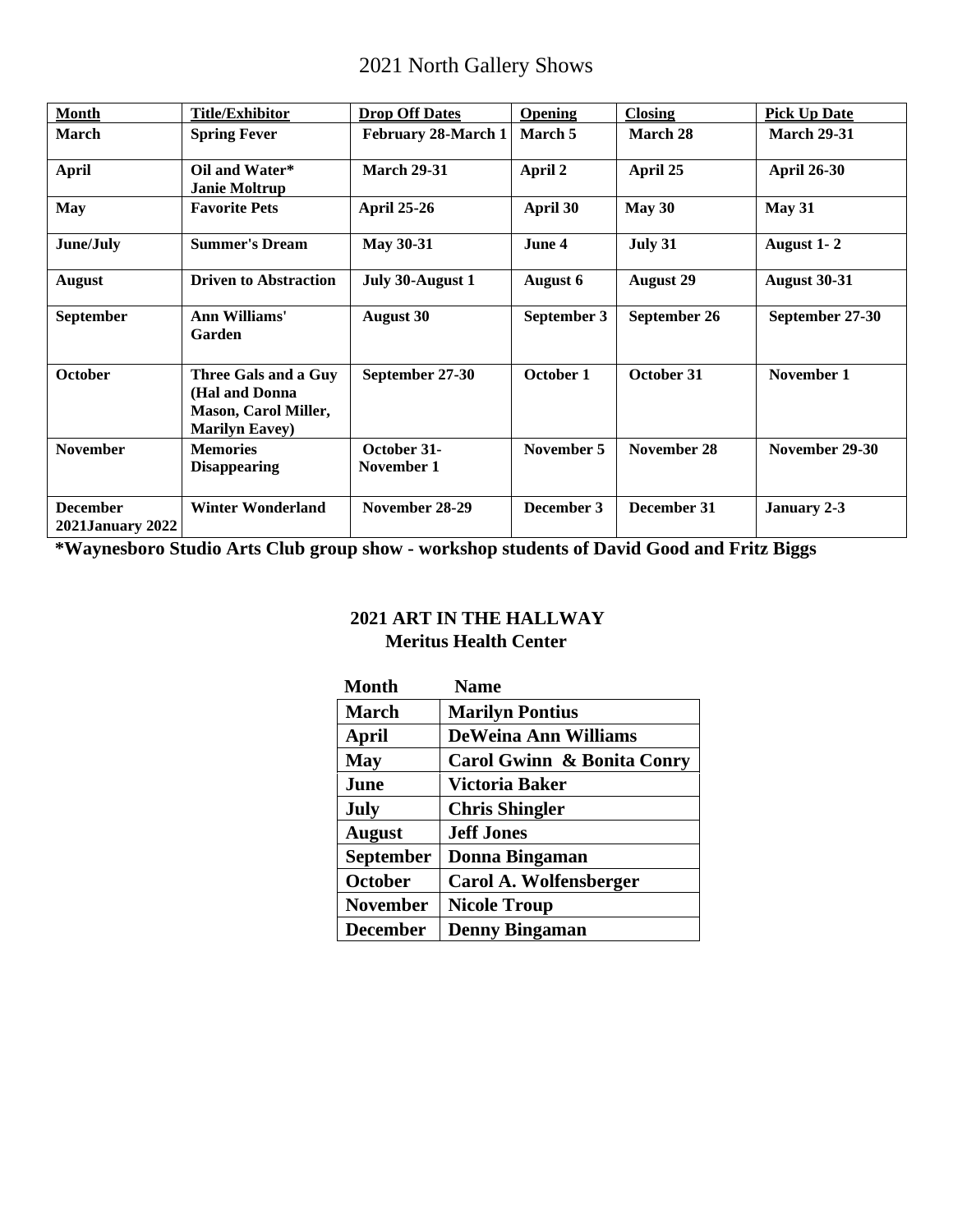# **Member News and Activities**

# **DID YOU KNOW…?**

#### **Dick Blick Icon on the VAA Web Page**

If you are buying art supplies from Dick Blick, and go to the Dick Blick web site by clicking on the Blick link on the VAA web site, VAA 8511 Wilderness Way will receive a commission of 10% on your total order. There is no difference in cost to you, and it is "free" money to VAA. Blick pays this to VAA for the privilege of advertising on our web site. (Note that this payment will only occur when you use the VAA link; otherwise, Blick will not not connect your order to VAA.)

#### **Valley Art is now being added to the Cultural Trail. There will also be new plaques at locations around the park including at the Mansion House.**

**Valley Art will now be featuring our members on Facebook! If you are interested in being the "Featured Valley Art Association Member" on Valley Art Association's Facebook page, have an album with up to a maximum of 5 photos of your work, or if you have any other information posted about your outside art exhibits, classes and other art activities, please email editor, JEN MARTIN at jenmartin72@outlook.com and she will be glad to work with you about your feature. Other VAA FB editors are : Sue Parker at scp2art@gmail.com, Carol Wilks at cawilks44@gmail.com, and John Mullican at johnnmullican@gmail.com. They are available to post other articles of interest to members on FB as well.** 

**Please visit our partner in the arts, the Washington County Arts Council, Inc. either in person at 34 S. Potomac St., Hagerstown, Md 21740, Phone number (301) 791-3132, <http://www.washingtoncountyarts.com/> [o](http://www.washingtoncountyarts.com/)r Washington County Arts Council, Inc. on Facebook.** 

# **Figure-Drawing Sessions**

Live figure-drawing sessions at the Mansion House are on hold due to the coronavirus. Online sessions are available through the DC Art Models Collective: a weekly schedule of these sessions is detailed through their website **[dcartmodelcollective.com](http://dcartmodelcollective.com/)**. Subscribe for their weekly update via the website or emailing **[dcartmodelcollective@gmail.com](mailto:dcartmodelcollective@gmail.com)**. Wonderful selection of models and options, very well organized, price of sessions \$7/1 hour, \$14/2 hours, \$20/3 hours.

# **Zoom Classes and Online Mentoring and Other Resources**

#### **Nicole Troup** *Portrait Society of America 2020 Finalist with portrait, "Golden Dreams"* **ONLINE DEMO AND Q&A "PORTRAIT DRAWING IN CHARCOAL"**

March 17, 2021, 6:30 pm. Cost: \$40 for a live demo of a portrait drawing for approximately 1 hour. She will discuss her materials and will be explaining her process step by step to create a portrait in charcoal and Pan Pastel using special tools for applying and blending. Viewers can ask questions throughout the demo. The demo will be online through zoom and will be recorded and emailed to participants afterwards. To register: visit <http://www.nicoletroupmasterpiece.com/workshops> or Contact Nicole Troup [nfntroup6@gmail.com](mailto:nfntroup6@gmail.com)

**Drawing the Child Portrait using Charcoal Pan Pastel techniques** March 25, April 1, 8, 15 Cost \$110 Thursday evening Zoom classes, 7:00 - 8:30 PM Her website contains information and links to a wide range of teaching opportunities for groups, online mentoring and also private lessons live or online. Critiques will take place in the beginning of each class and through email correspondence.

**Registration/details** here: **<http://www.nicoletroupmasterpiece.com/workshops>** or email **[nfntroup6@gmail.com](mailto:nfntroup6@gmail.com)** or 717-331-1003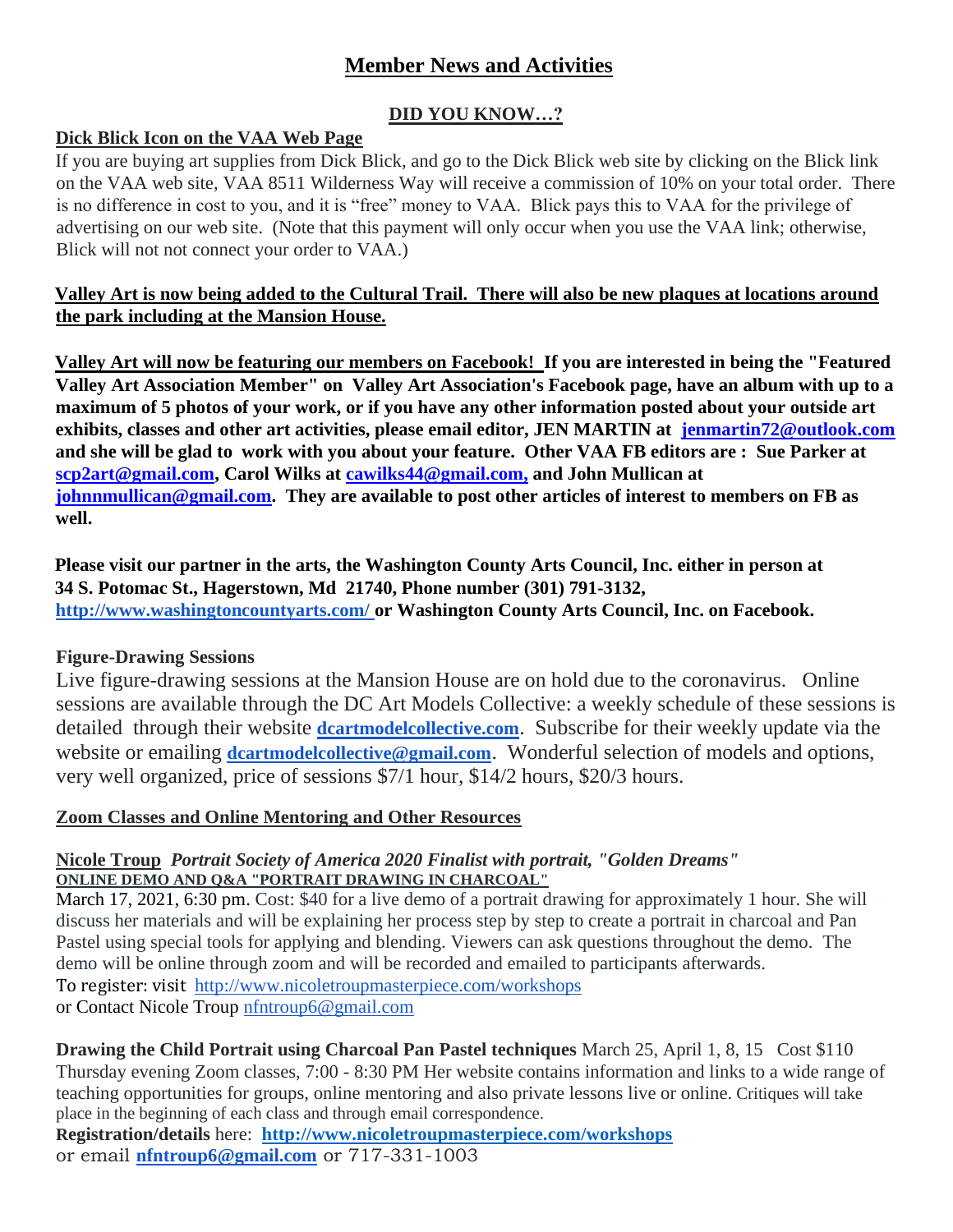# **Michael Timothy Davis**

*2021 Art Renewal Center Award Winner with still life, "Art of the Imagination"*

"Creating The Still Life" online classes, \$35 per 3 hour session. Classes will be started once the minimum number of artists is reached. For details and to register, contact Elaine Wolfe at **[valleyartinfo@gmail.com](mailto:valleyartinfo@gmail.com)** or 304-261-9583.

#### **Summer Workshops Are Being Planned**

The series of 2020 workshops which were canceled due to the coronavirus are being rescheduled for the summer into fall period of 2021. The plan is to resume live classes and workshops, using the lovely outside porches of the Mansion House whenever possible, observing best practices as required. Information detailing the information about each workshop will be emailed to the membership. For those without email, please contact Elaine as above.

**Painting Best Practices** is an excellent online resource for technical paint handling (problem resolution/primer/varnish, paint-making, etc.) classes can be found at this website. Some classes are *free*, others \$35. Just click on the following link: **[http://paintingbestpractices.com](http://paintingbestpractices.com/)**

**Hudson River Fellowship** - apply for June, 2021 landscape artists' fellowship at the Wethersfield Estate and Garden. Application details at the Grand Central Atelier website, email [info@grandcentral.atelier.com.](mailto:info@grandcentral.atelier.com) (This is also another resource for online classes in classical drawing and painting techniques.) Fellowship dates: Monday, June  $7 -$  Monday, June  $28<sup>th</sup>$  Application Deadline: March 15, 2021 (no application fee) Notification: By April 2nd

#### **Hans Guerin and his artist wife, Beth Loiselle**

Offering Online Mentoring: see their websites for details at [hansguerin.com](http://hansguerin.com/) and [bethedeloiselle.com.](http://bethedeloiselle.com/)

**Sadie Valeri**: a fine resource for online classes on classical drawing and painting techniques, **[www.sadievaleriatelier.com](http://www.sadievaleriatelier.com/)**.

**The New Masters Academy**. Another resource for poses/models online: The website is **[http://www.nma.art/.](http://www.nma.art/)**

# **Current and Future Exhibitions**

# **The Washington County Museum of Fine Arts**

The Cumberland Valley Artists and Photographers Exhibitions are on display until April 4th. Photographer, Evan Perkins, with "Heron, Taking Flight" won the **Valley Art Association Award**. This 2021 award honors our members whose love of art and whose contribution to the Association have enriched the organization and the community: *Elizabeth Altman, Michael Cresswell, Karen Gelsleichter, Carole Harding, Melanie Shoemaker and Gordon Sanders.* Valley Art members whose work is in the Cumberland Valley exhibitions are: **Photographers Exhibition** - new member, Ryan Wilson **Artists Exhibition** - Phillip Grove (past member), Dee Henry, Guy Kuhn and Elaine Wolfe (2nd Place Juror Award).

# **Monterey Pass Battlefield Park and Museum**

"First Annual Monterey Pass Art in the Park!" will be held July 17, 2021 from 10:00 am to 5:00 pm at our park in Blue Ridge Summit, Pennsylvania. Artist and artisan participants will show and sell their work to our guests, and all who attend will enjoy music and food. Registration and attendance for the event is free. Participants will be assigned locations on a first-come-first-serve basis. More details will follow on registration, and will be posted at [montereypassbattlefield.org](http://montereypassbattlefield.org/) and our social media sites. Questions can be directed to **[montereypassbattlefield@gmail.com](mailto:montereypassbattlefield@gmail.com)**. Save the date - July 17th. See you there.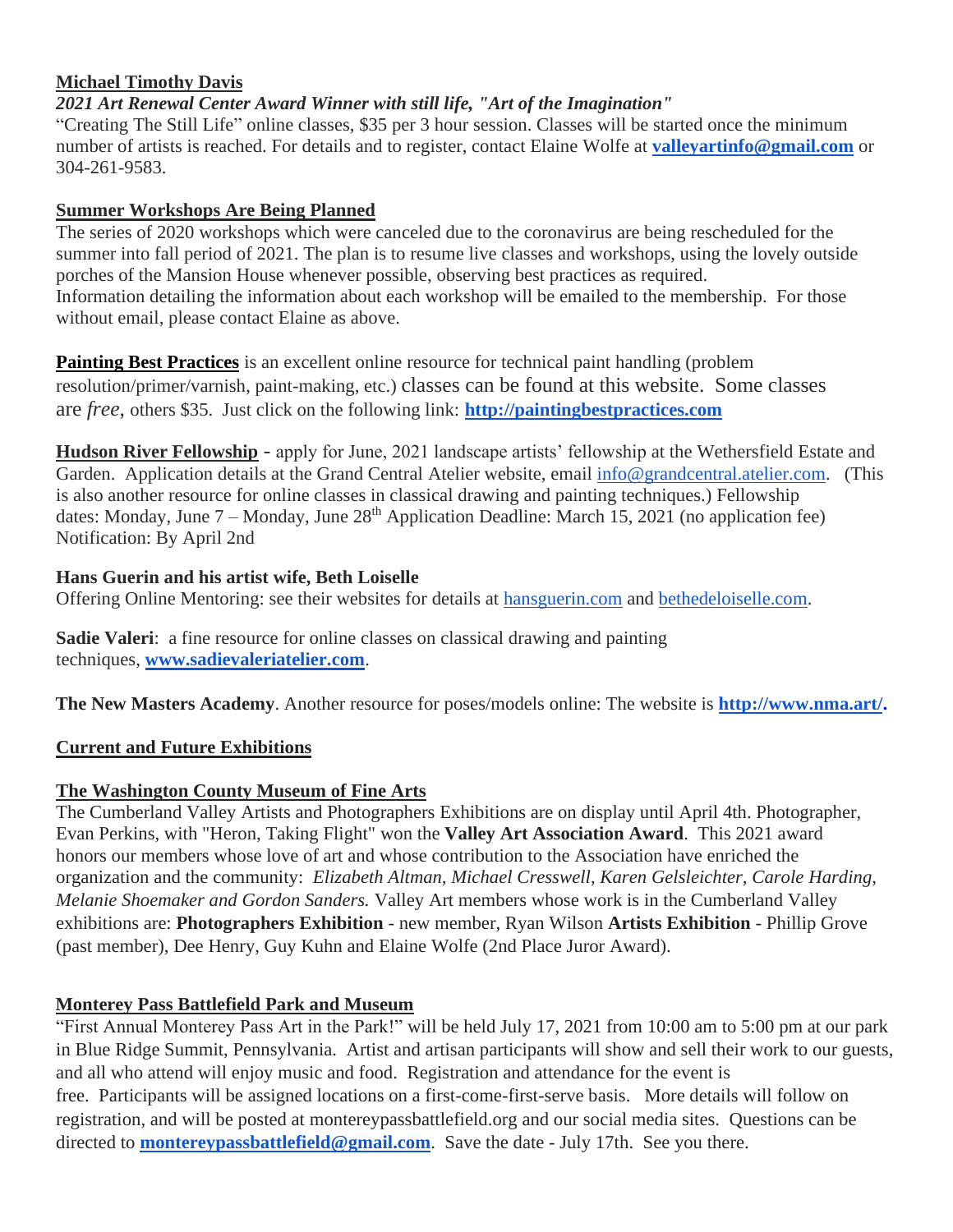**The Museum of Shenandoah Valley** in Winchester, VA, until August 8, 2021: Norman Rockwell's America from the National Museum of American Illustration, Newport, RI, including original works spanning six decades along with the Four Freedom posters and vintage Saturday Evening Post covers **[www.themsv.org](http://www.themsv.org/)**

**Metropolitan Museum** is showing "Graphic Imagination" for those who wish to see a rich show of graphic work by Goya: you may join in the virtual reception without charge by going to **[http://www.metmuseum.org](http://www.metmuseum.org./)**. It is also available via Facebook and YouTube (no login required).

#### **Message from Our Historian**

Should you have any art-related articles, notices of awards, photos or other information that you feel is pertinent to the VAA and your artistic endeavors, please leave them at the Mansion House Gallery desk. Place your name and date upon the item and I will enter them into the VAA archives. Please leave clippings, photos, information or other appropriate items that you would like to have placed into our archives at the Mansion House Gallery desk. Please place your name and the date of the event unto the item. Thank you for your help. In addition, I urge you to take advantage of this opportunity to participate and help shape the VAA's history by using ZOOM, the newest VAA tool. Hope to see your smiling faces soon!

Roy Tressler Historian

**42 West Arts Gallery Fine Arts and Crafts 42 West Main Street is open for business!** Fridays 4-7 and Saturdays 10am-4pm Come in and browse or make a purchase from local artists, and fine craftsmen. All work is handmade by local artisans. Classes are temporarily on hold because of Covid 19. They are hoping to resume as soon as possible. Guest Artists are Evie Cook, whose work is in still life subjects, birds, animals and studies in oil painting; and Jean Harshman, whose subjects range from landscapes to florals and animals in watercolor, colored pencil and acrylics. Evie and Jean will be doing a two person featured artists' show for February. Patrick Schlee will return to play music as well.